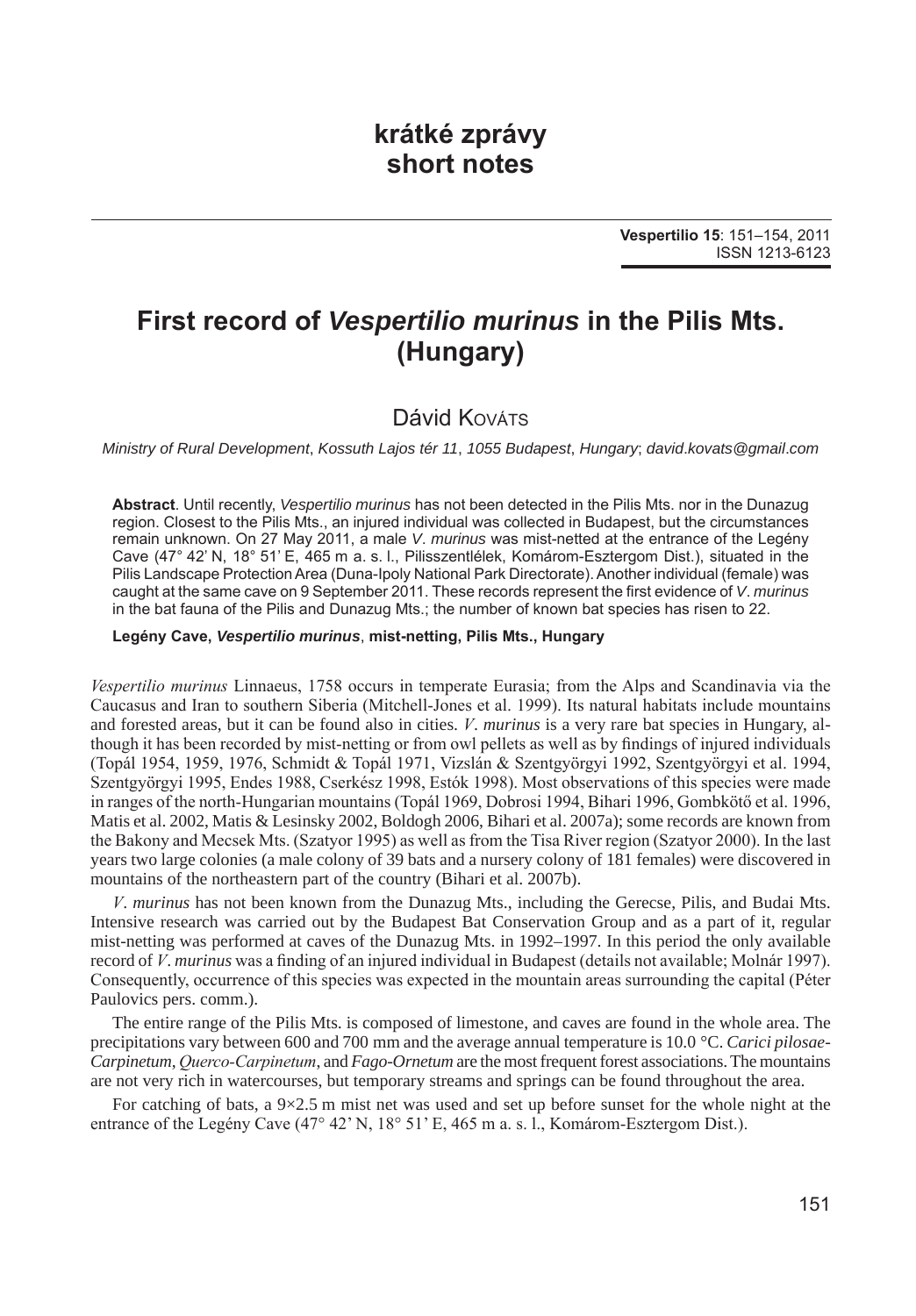On 27 May 2011, an adult male *V*. *murinus* was netted at the cave (Fig. 1.). The forearm length (FA) of the individual was 45.0 mm and body mass (BM) 11.8 g. On 9 September 2011, another individual (female) of *V*. *murinus* was caught at the same cave (FA 43.7 mm; BM 17.0 g). During the former mist-netting session, five individuals of *Myotis emarginatus* were also captured, and on the latter occasion, the female of *V*. *murinus* was accompanied by one *Myotis emarginatus*, two *M*. *bechsteinii* and seven *M*. *nattereri*.

*Vespertilio murinus* has not been found in the Pilis Mts. nor in the nearby mountain areas before. These records represent the first evidence of *V*. *murinus* in the bat fauna of the Pilis and Dunazug Mts.; the number of known bat species has risen to 22. Moreover, *V*. *murinus* was for the first time caught by a mist net at a cave entrance in Hungary.



Fig. 1. The first mist-netted specimen of *Vespertilio murinus* in the Pilis Mts. (Legény cave). Obr. 1. Prvý netovaný jedinec *Vespertilio murinus* v Pilišských horách (jaskyňa Legéň).

### **Súhrn**

**Prvý nález včernice tmavej (***Vespertilio murinus***) v pohorí Piliš (Maďarsko)**. Správa informuje o prvom náleze večernice tmavej (*Vespertilio murinus*) v pohorí Piliš, odkiaľ (a z blízkeho pohoria Dunazug) dosiaľ nebol tento druh známy. Najbližší nález pochádza z Budapešti, kde bol nájdený zranený exemplár neznámeho pôvodu. 27. mája 2011 sa v rámci výskumu netopierov pri vchode do jaskyne Legéň (47° 42' N, 18° 51' E, 465 m n. m., Pilisszentlélek, Komárňansko-ostrihomská župa) vo vrchovine Dunazug podarilo do siete chytiť jedného samca *V*. *murinus* (LAt=45,0 mm, G=11,8 g). 9. septembra 2011 sa na tej istej lokalite podarilo chytiť druhý exemplár (samica, LAt=43,7 mm, G=17,0 g). Nálezom *Vespertilio murinus* sa dosiaľ známy počet druhov netopierov v regióne zvýšil na 22. Ide o prvý odchyt *Vespertilio murinus* do siete pred vchodom do jaskyne v Maďarsku.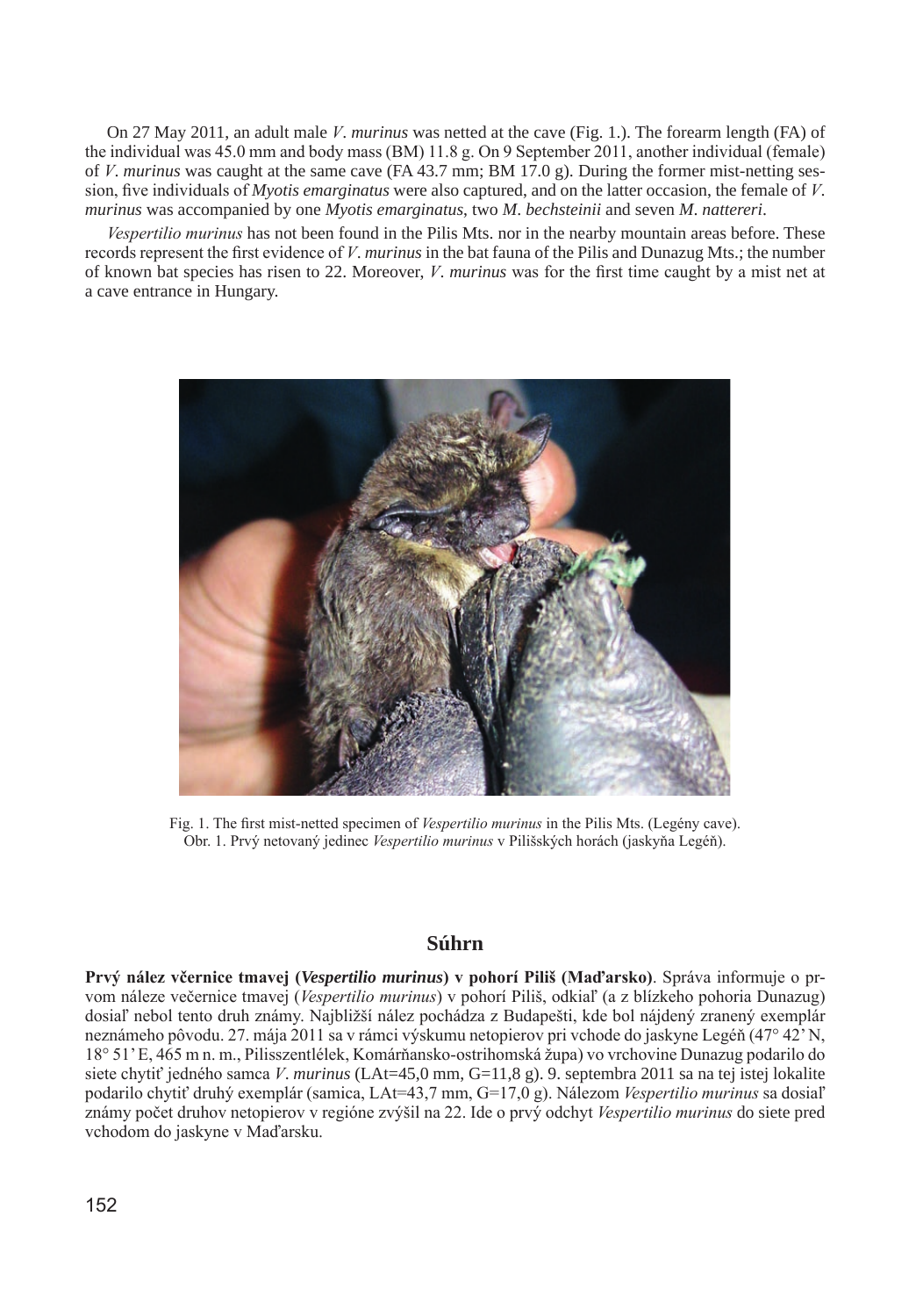#### **Acknowledgements**

I wish to thank Csanád Hegyi, Ildikó Jakusovszki, Márton Juhász, Márton Paulin, Orsolya Kukoda, and Zoltán Hegyi for their help in the field. The Dunazug Bat Research Programme was financed by the Venic Nature Conservation Foundation and by additional support from the "Green-spring" (Ministry of Rural Development, Grant №. K-36-09-00145W).

### **References**

- bihARi z., 1996: *Denevérhatározás és denevérvédelem*. Magyar Madártani és Természetvédelmi Egyesület, Budapest, 42 pp (in Hungarian).
- bihARi z., csoRbA g. & heltAi M., 2007a: *Magyarország emlőseinek atlasza*. Kossuth Kiadó, Budapest, 360 pp (in Hungarian).
- BIHARI Z., Estók P., GOMBKÖTŐ P. & PETROVICS Z., 2007b: A fehértorkú denevér magyarországi előfordulása és búvóhely preferenciája. Pp.: 77–79. In: MolnáR V. (ed.): *Az V*. *Magyar denevérvédelmi konferencia*  (*Pécs*, *2005*. *december 3*–*4*.) *és a VI*. *Magyar denevérvédelmi konferencia* (*Mártély*, *2007*. *október 12*–*14*.) *kiadványa*. Csemete Természet- és Környezetvédelmi Egyesület, Szeged, 110 pp (in Hungarian).
- boldogh s., 2006: The bat fauna of the Aggtelek National Park and its surroundings (Hungary). *Vespertilio*, **9–10**: 33–56.
- cseRKész t., 1998: Presence of bats in owl pellets collected in northern Hungary. *Hungarian Bat Research News*, **3**: 36–39.
- dobRosi d., 1994: *A Denevérek Elterjedése és Védelme Magyarországon*. Magyar Denevérkutatók Baráti Körének Kiadványa, Budapest, 23 pp (in Hungarian).
- endes M., 1988: A tiszai Alföld denevérfaunájának vizsgálata. *Természettudományos Tájékoztató*, **1**: 62–67 (in Hungarian).
- estóK P., 1998: The parti-coloured bat *Vespertilio murinus* in owl pellets from Hungary. *Hungarian Bat Research News*, **3**: 21–22.
- MolnáR z., 1997: Bat-fauna examination in Pilis-, Visegrádi- and Gerecse Mountains 1992–97. Pp.: 26–33. In: MOLNÁR V., MOLNÁR Z. & DOBROSI D. (eds): *Az I. Magyar Denevérvédelmi Konferencia* (*Sarród, 1997*. *november 29*.) *kiadványa*. Magyar Denevérkutatók Baráti Köre, Budapest, 69 pp (in Hungarian).
- gombkötő P., bihARi z. & estóK P., 1996: Az óriás korai denevér (*Nyctalus lasiopterus*) és fehértorkú denevér (*Vespertilio murinus*) újabb előfordulása Észak-Magyarország területén. *Denevérkutatás*, **2**: 38–39 (in Hungarian).
- MAtis Š. & leŠinsKý g., 2002: Zimoviská netopierov v Slovenskom krase IV. *Vespertilio*, **6**: 229–230 (in Slovak).
- MATIS Š., PJENČÁK P., KÜRTHY A. & HAPL E., 2002: Prehľad letnych nálezov netopierov (Chiroptera) v Národnom parku Slovenský kras. *Natura Carpatica*, **43**: 195–243 (in Slovak).
- MITCHELL-JONES A. J., AMORI G., BOGDANOWICZ W., KRYŠTUFEK B., REIJNDERS P. J. H., STUBBE M., THISSEN J. B. M., vohralík V. & ziMA J., 1999: *The Atlas of European Mammals*. Academic Press, London, xi+484 pp.
- SCHMIDT E. & TOPÁL G., 1971: Denevérmaradványok magyarországi bagolyköpetekből. Vertebrata Hunga*rica*, **12**: 93–102 (in Hungarian).
- SZATYOR M., 1995: The bat fauna of the caves in Mecsek (with Comparative and Complementary Purpose). *Hungarian Bat Research News*, **1**: 11–15.
- SzATYOR M., 2000: *Európa Denevérei*. Pro Pannónia Kiadói Alapítvány, Pécs.
- szentgYöRgYi P., 1995: A baglyok denevérfogyasztásáról. *Calandrella*, **7**(1–2): 86–94 (in Hungarian).
- SZENTGYÖRGYI P., FÜGEDI L. & VIZSLÁN T., 1994: Adatok az Észak-magyarországi középhegység és elő terének kisemlősfaunájához bagolyköpet vizsgálatok alapján. *Folia Historico-naturalia Musei Matraensis*, **19**: 193–200 (in Hungarian).